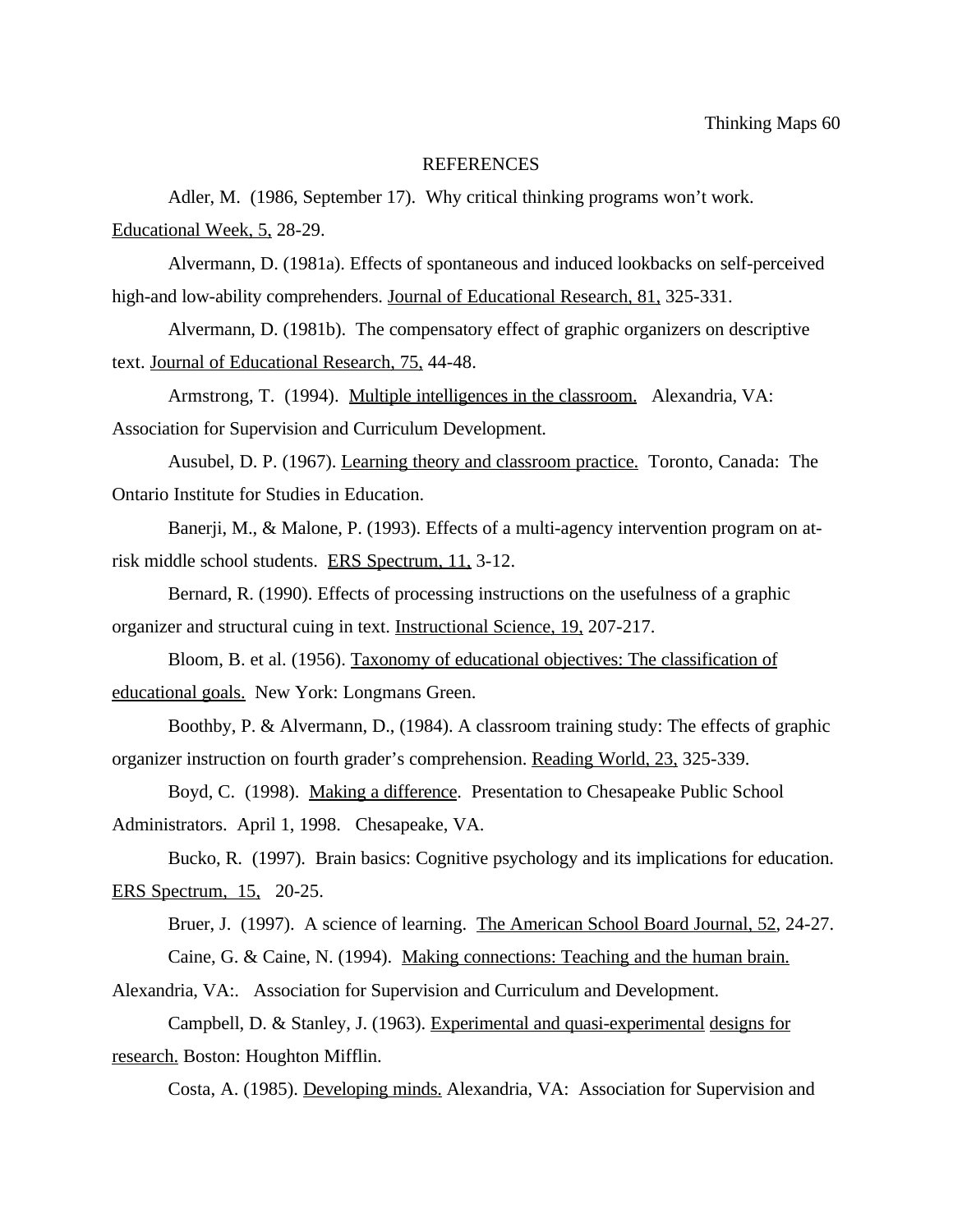Curriculum Development.

Daggett, W. (1991). The challenge to public education. Presentation to Norfolk Public School Administrators. [Video Tape].

Dickens, P. (1988). The influence of graphic post organizers on recall in eighth-grade American history. (Doctoral dissertation, University of Virginia, 1988). Dissertation Abstracts International, 50, 0246.

Dunn, R. & Dunn K. (1992). Teaching Elementary Students through their individual learning styles. Boston: Allyn and Bacon.

Dunston, P. J. (1992). A critic of graphic organizer research. Reading Research and Instruction, 31, (2), 57-65.

Foxworthy, D. (1995). The effects of modified graphic organizers on knowledge acquisition and science skills. (Doctoral dissertation, West Virginia University, 1995).

Dissertation Abstracts International, 56, 0256.

Gall, M., Borg, W., & Gall, J. (1996). Educational research: An introduction. White Plains, N.Y.: Longman Publishers.

Gardner, H. (1983). Frames of mind: The theory of multiple intelligences. New York: Basic Books.

Gatewood, T. (1989). Caution! Applying brain research to education. The Clearinghouse, 63, 37-39.

Gibbs, N. (1995, October 2). The EQ factor. Time, 146, 60-68.

Glass, G. V. (1981). Meta-analysis in social research. Beverly Hills, CA: Sage Publications.

Goleman, D. (1995). Emotional intelligence. New York: Bantam Books.

Griffin, C., Malone, L., & Kameenui, E. (1995). Effects of graphic organizer instruction on fifth-grade students. Journal of Educational Research, 89, (2), 98-107.

Griffin, C. & Tulbert, B. (1995). The effect of graphic organizers on students' comprehension and recall of expository text: A review of the research and implications for practice. Reading and Writing Quarterly 11, 73-89.

Hart, L. (1986). A response: All thinking paths lead to the brain. Educational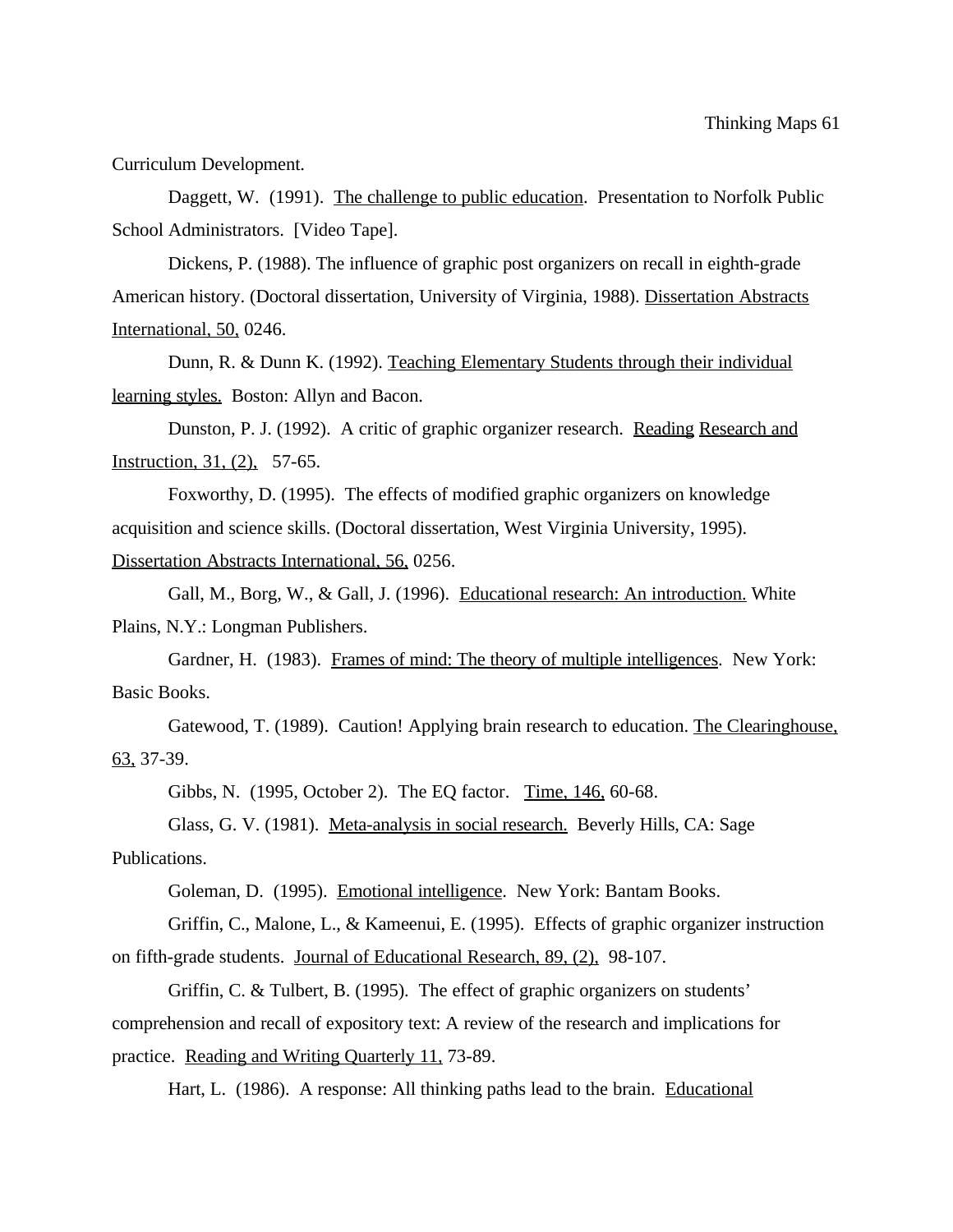Leadership, 43, 11-14.

Hancock,T., Stock, W., & Kulhavy, R. (1996). Gender and developmental differences in the academic study behaviors of elementary school children. Journal of Experimental Education,  $65, 18-39.$ 

Hawk, P. (1986). Using graphic organizers to increase achievement in middle school life science. Science Education, 70, 81-87.

Herbst, P. (1995). Effects of graphic organizers on ninth-grade student's achievement in social studies. (Doctoral dissertation, Florida Atlantic University, 1995). Dissertation Abstracts International, 56, 3532.

Hyerle, D. (1996a). Visual tools for constructing knowledge. Alexandria, VA: Association for Supervision and Curriculum and Development.

Hyerle, D. (1996b). Thinking Maps®: Seeing is understanding. Educational Leadership, 53, (4), 85-89. Implementation and assessment guide. (1997). Cary, NC: Innovative Sciences Corporation.

Jensen, E. (1998). Teaching with the brain in mind. Alexandria, VA: Association for Supervision and Curriculum Development.

Kohn, A. (1993). Punished by rewards. New York: Houghton Mifflin.

Kotulak, R. (1996). Inside the brain. Kansas City, MO: Andrews & McMeel.

LaFleur, K. (1992). Teaching thinking: Effect of structured writing exercises on selected cognitive operations (graphic organizers). (Doctoral dissertation, Clemson University, 1992). Dissertation Abstracts International, 54, 0050.

Lehman, H. (1992). Graphic organizers benefit slow learners. The Clearing House, 66, 53-55.

Luiten, J., Wilbur, A. & Ackerson, G. (1980). Meta-analysis of the effects of advance organizers on learning retention. American Educational Research Journal, 17, 211-218.

MacLean, P. (1990). The triune brain in education. New York: Plenum Press.

Manning, L. (1998). Gender differences in young adolescents' mathematics and science achievement. Childhood Education, 74, 168-171.

McEneany, J. E. (1990). Do advance organizers facilitate learning? A review of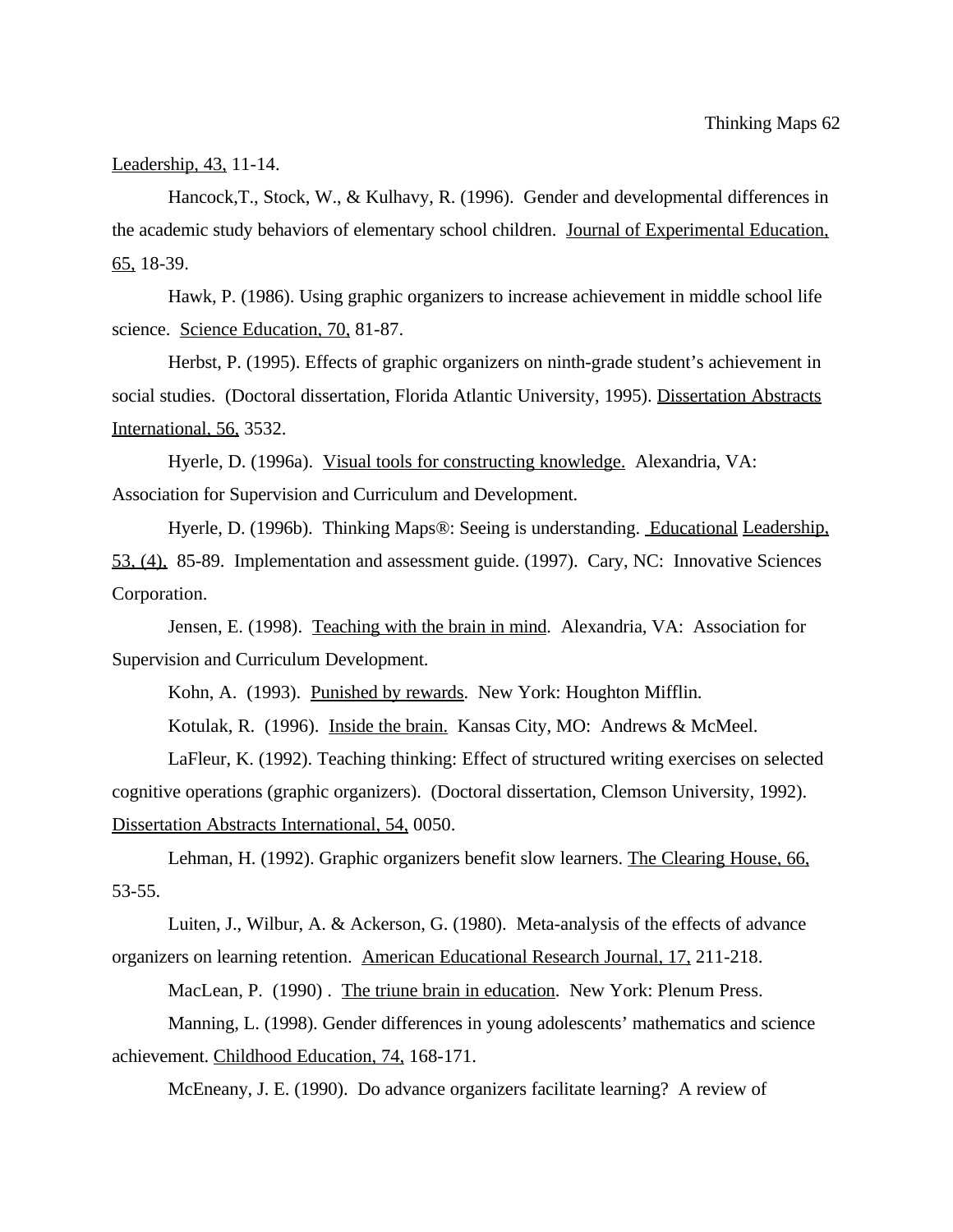subsumption theory. Journal of Research and Development in Education, 23,(2), 89-97.

Monroe, E. & Pendergrass, M. (1997). Effects of mathematical vocabulary instruction of fourth-grade students. Reading Improvement, 34, 120-132.

Moore, D. & Readence, J. (1984). A quantitative and qualitative review of graphic organizer research. Journal of Educational Research, 78, (1), 11-17.

Norusis, M. (1994). Statistical package for the social sciences. Chicago: SPSS, Inc. Perkins, D. N. (1986). Thinking frames. Educational Leadership, 43, 4-10. Reiff, J. (1997). Multiple intelligences, culture, and equitable learning. Childhood Education, 73, 301-304.

Restak, R. M. (1984). The brain. New York: Bantam Books.

Robinson, D. H. (1998). Graphic organizers as aids to text learning. Reading Research and Instruction, 37, 85-105.

Robinson, D. H. & Schraw, G. (1994). Computational efficiency through visual argument: Do graphic organizers communicate relations in text too effectively? Contemporary Educational Psychology, 19, 399-415.

Simmons, D. C., Griffin, C. C., & Kameenui, E. J. (1988). The effects of teacherconstructed pre and post-graphic organizer instruction on sixth-grade science students' comprehension and recall. Journal of Educational Research, 28, (1), 15-21.

Smilkstein, R. (1991) . A natural method based on learning theory. Gamut,36, 12-15. Sternberg, R. (1988). The triarchic mind. New York: Viking.

Stone, C. (1983). A meta-analysis of advance organizer studies. Journal of Experimental Education, 54, 194-199.

Sylwester, R. (1995). A celebration of neurons: An educators guide to the human brain. Alexandria: VA. Association for Supervision and Curriculum Development.

Sylwester, R. (1997a). The interrelated neurobiology of self-esteem, impulsivity, and aggression. Educational Leadership, 54, 75-79.

Sylwester, R. (1997b). The emotional brain: The mysterious underpinnings of emotional life. A paper presented at the Oakland Council for Teaching and Learning. March 19, 1998. Oakland: CA.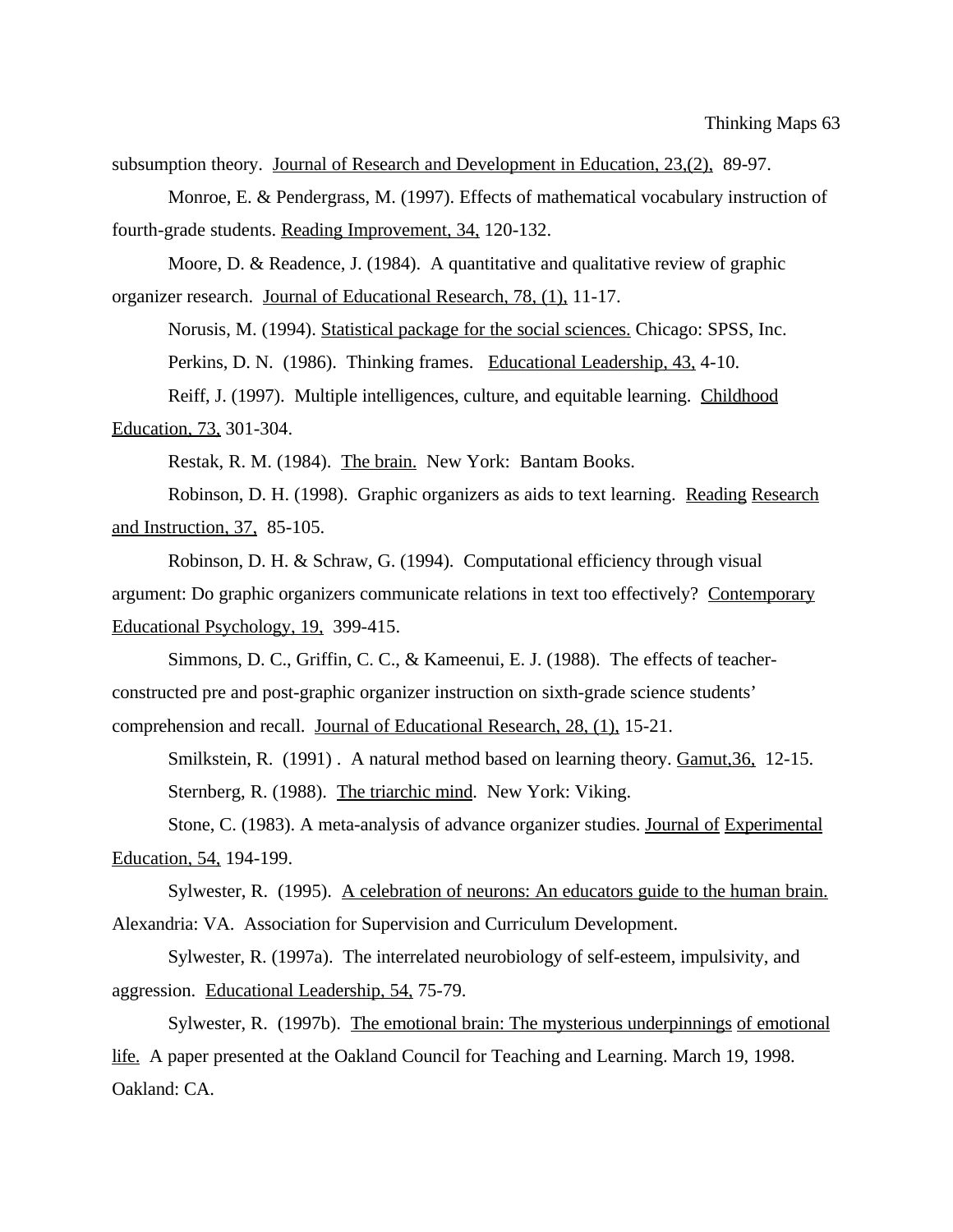Sylwester, R. (1998). The brain revolution. The School Administrator, 55, 6-10.

Tate, W. (1997). Race-ethnicity, SES, gender, and language proficiency trends in mathematics achievement: An update. Journal for Research in Mathematics Education, 28, 652- 679.

Wiegmann, D., Dansereau, D., McCagg, E., Rewey, K., & Pitre, U. (1992). Effects of knowledge map characteristics on information processing. Contemporary Educational Psychology, 17, 136-155.

Wolfe, P. (Speaker) . (1995). An interview with Dr. Pat Wolfe on brain-based research. [Cassette Recording]. Association for Supervision and Curriculum Development.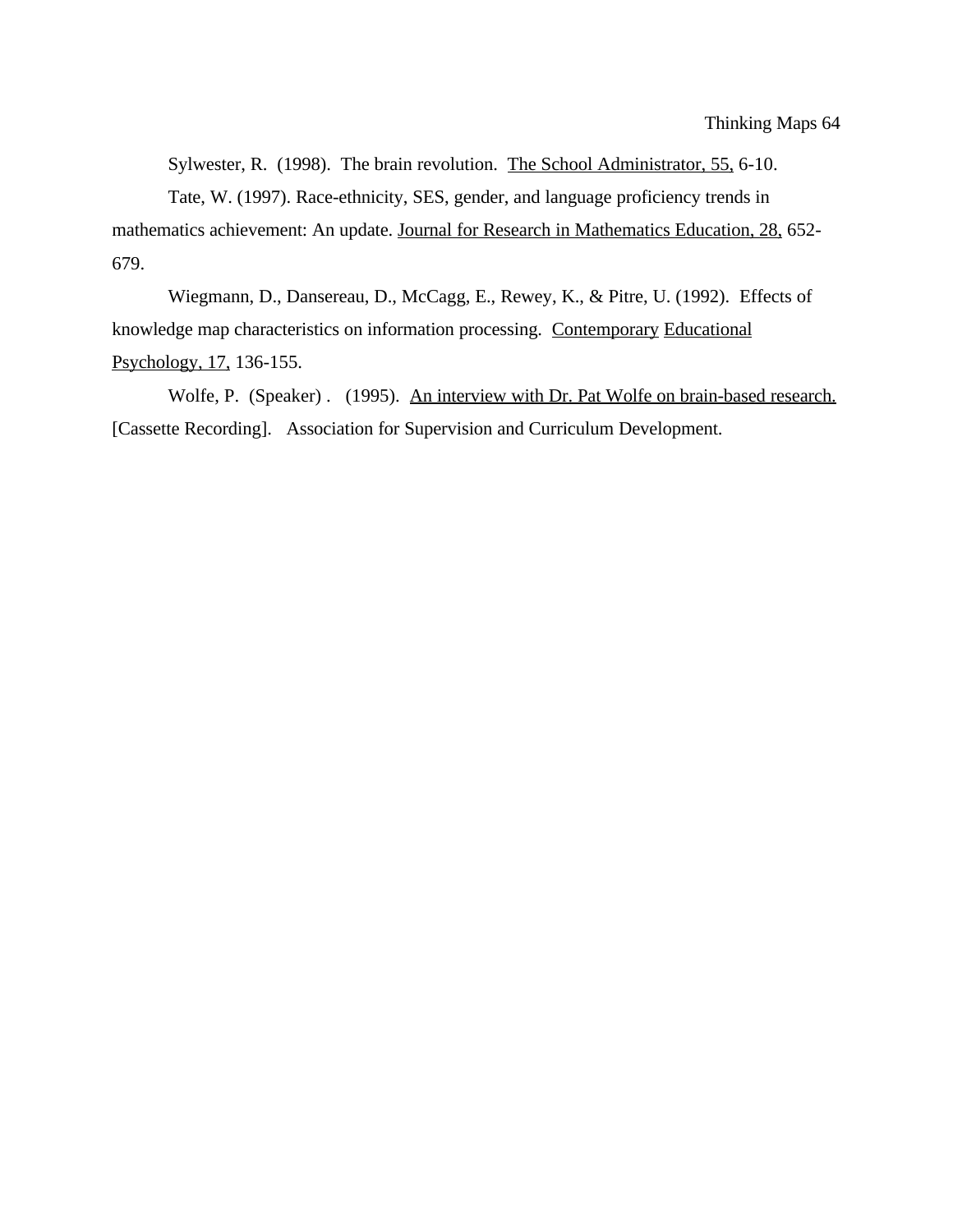Thinking Maps 65

# APPENDICES

| Appendix A | <b>Supplemental Statistical Analyses</b>                   |
|------------|------------------------------------------------------------|
| Appendix B | Diagrams of the Eight Thinking Maps <sup>®</sup>           |
| Appendix C | Examples of Student-Constructed Thinking Maps <sup>®</sup> |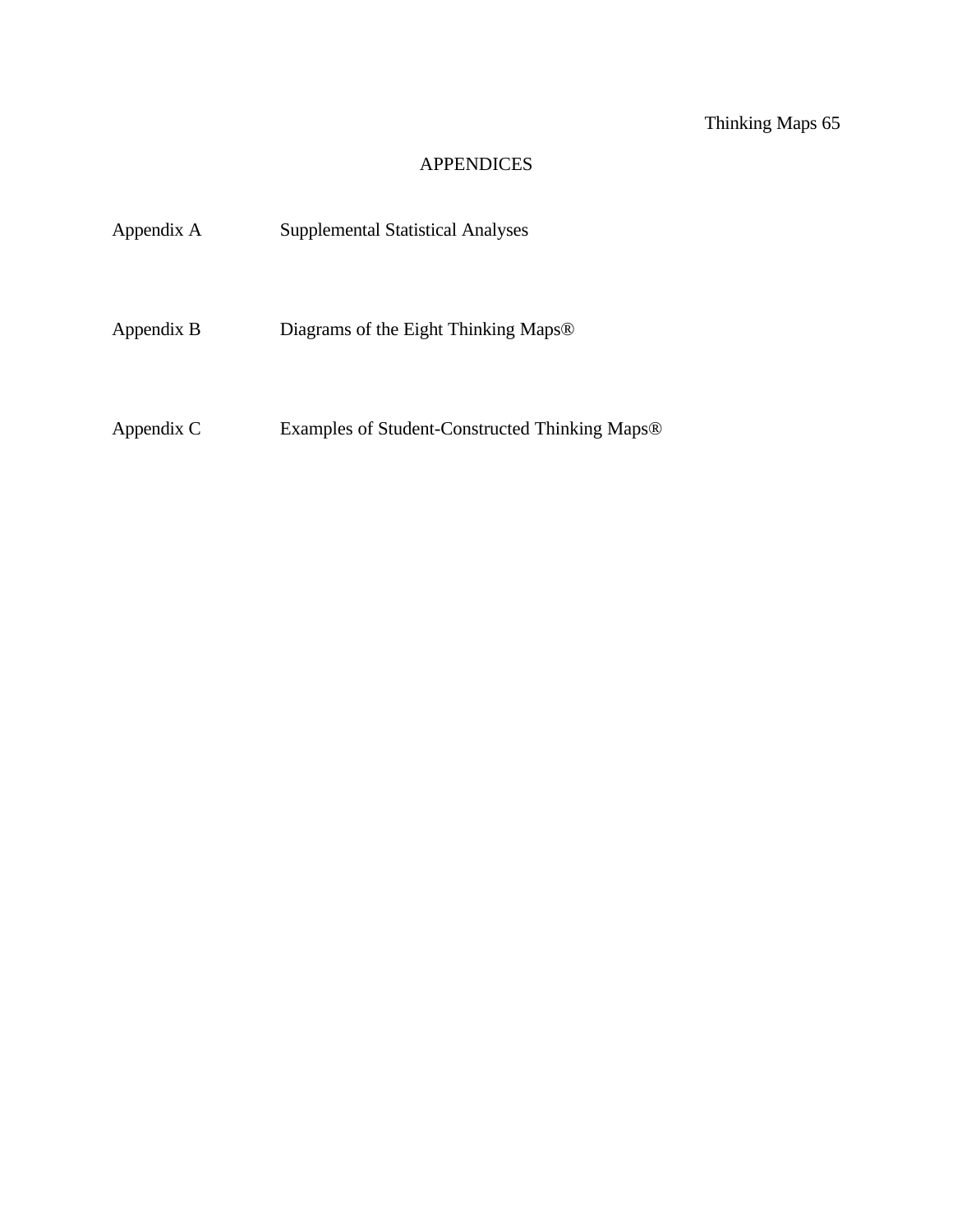### APPENDIX A

# SUPPLEMENTARY STATISTICAL ANALYSES

## Table A 1

|  |  |  |  | Group Statistics for t-test on Previous Achievement in Reading, Mathematics, and Language |
|--|--|--|--|-------------------------------------------------------------------------------------------|
|  |  |  |  |                                                                                           |
|  |  |  |  |                                                                                           |
|  |  |  |  |                                                                                           |

|                      | School                | N  | M      | <b>SD</b> | t     |     |
|----------------------|-----------------------|----|--------|-----------|-------|-----|
| Preachr <sup>a</sup> | School $Ad$           | 41 | 607.24 |           | 36.40 | .41 |
|                      | School B <sup>e</sup> | 37 | 608.73 |           | 28.32 |     |
| Preachm <sup>b</sup> | School A              | 41 | 593.22 |           | 33.57 | .92 |
|                      | School B              | 37 | 87.78  | 28.01     |       |     |
| Preachl <sup>c</sup> | School A              | 41 | 587.15 |           | 34.95 | .29 |
|                      | School B              | 37 | 587.03 | 39.61     |       |     |

 $P$ reachr = pretest score mean for reading,  $P$ Preachm = pretest score mean for mathematics,

 $P$ reachl = pretest score mean for language,  ${}^{d}$ School A = treatment school,  ${}^{e}$ School B = control school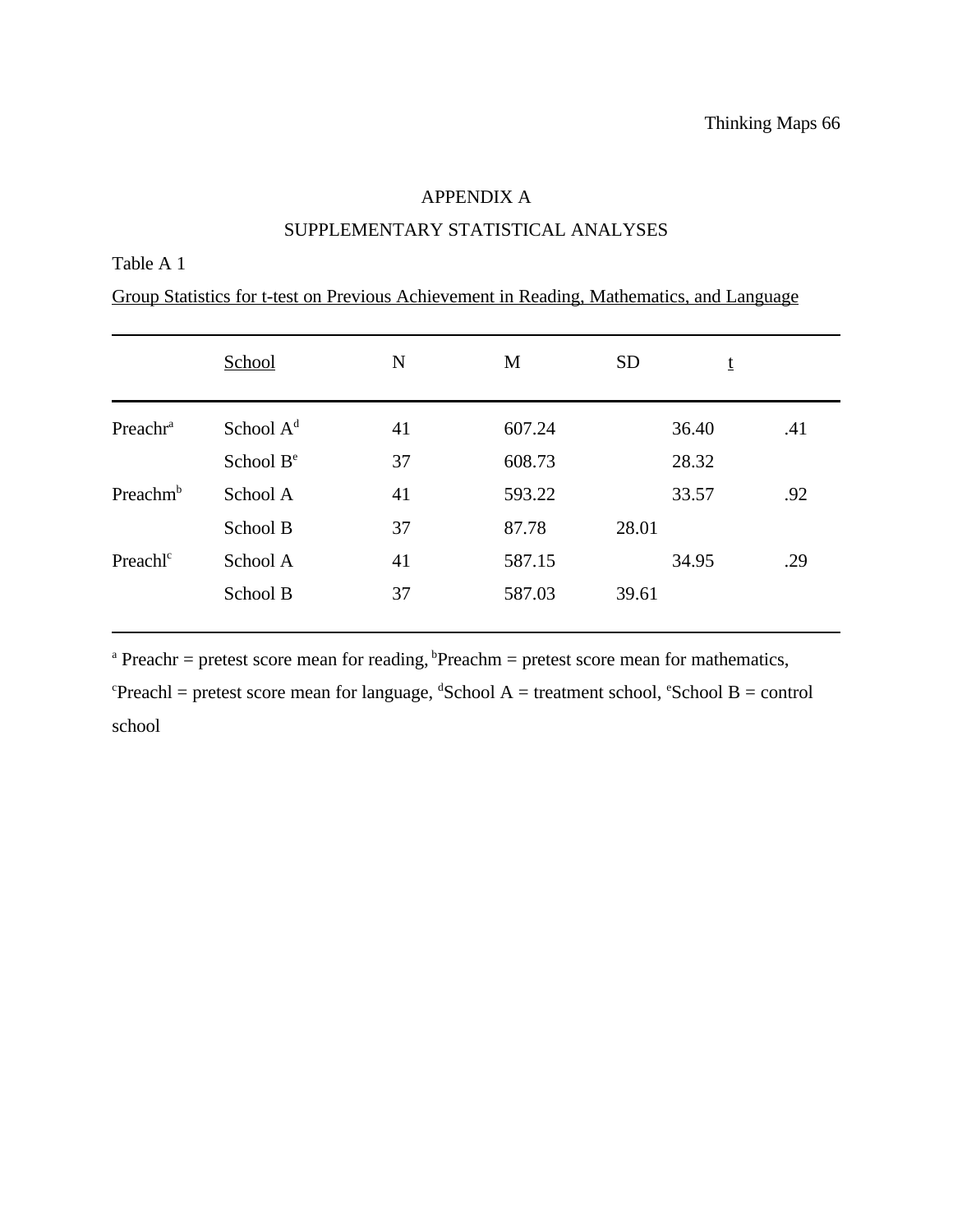## Table A2

Tests of Between-Subjects Effects for Post-Achievement Reading with Previous Achievement in Reading as a Covariate

| <b>Source</b>          | df           | <b>SS</b>   | $\overline{\text{MS}}$ | ${\bf E}$ | $\mathbf{p}$ |
|------------------------|--------------|-------------|------------------------|-----------|--------------|
| Corrected model        | 8            | 62467.66    | 7808.46                | 15.09     | .00          |
| Intercept              | $\mathbf{1}$ | 1838.46     | 1838.46                | 3.55      | .06          |
| Preachr <sup>a</sup>   | $\mathbf{1}$ | 57294.71    | 57294.71               | 110.70    | .00          |
| School                 | 1            | 1386.84     | 1386.84                | 2.69      | .11          |
| Gender                 | $\mathbf{1}$ | 1309.15     | 1309.15                | 2.53      | .12          |
| Race                   | $\mathbf{1}$ | 114.23      | 114.23                 | .22       | .64          |
| School x gender        | 1            | 1007.20     | 1007.20                | 1.95      | .17          |
| School x race          | 1            | 268.34      | 268.34                 | .52       | .47          |
| Gender x race          | $\mathbf{1}$ | 698.84      | 698.84                 | 1.35      | .25          |
| School x gender x Race | $\mathbf{1}$ | 1130.06     | 1130.06                | 2.18      | .14          |
| Error                  | 69           | 35711.18    | 35711.18               |           |              |
| Total                  | 78           | 30876461.00 |                        |           |              |

 ${}^{a}$ Preachr = previous achievement reading.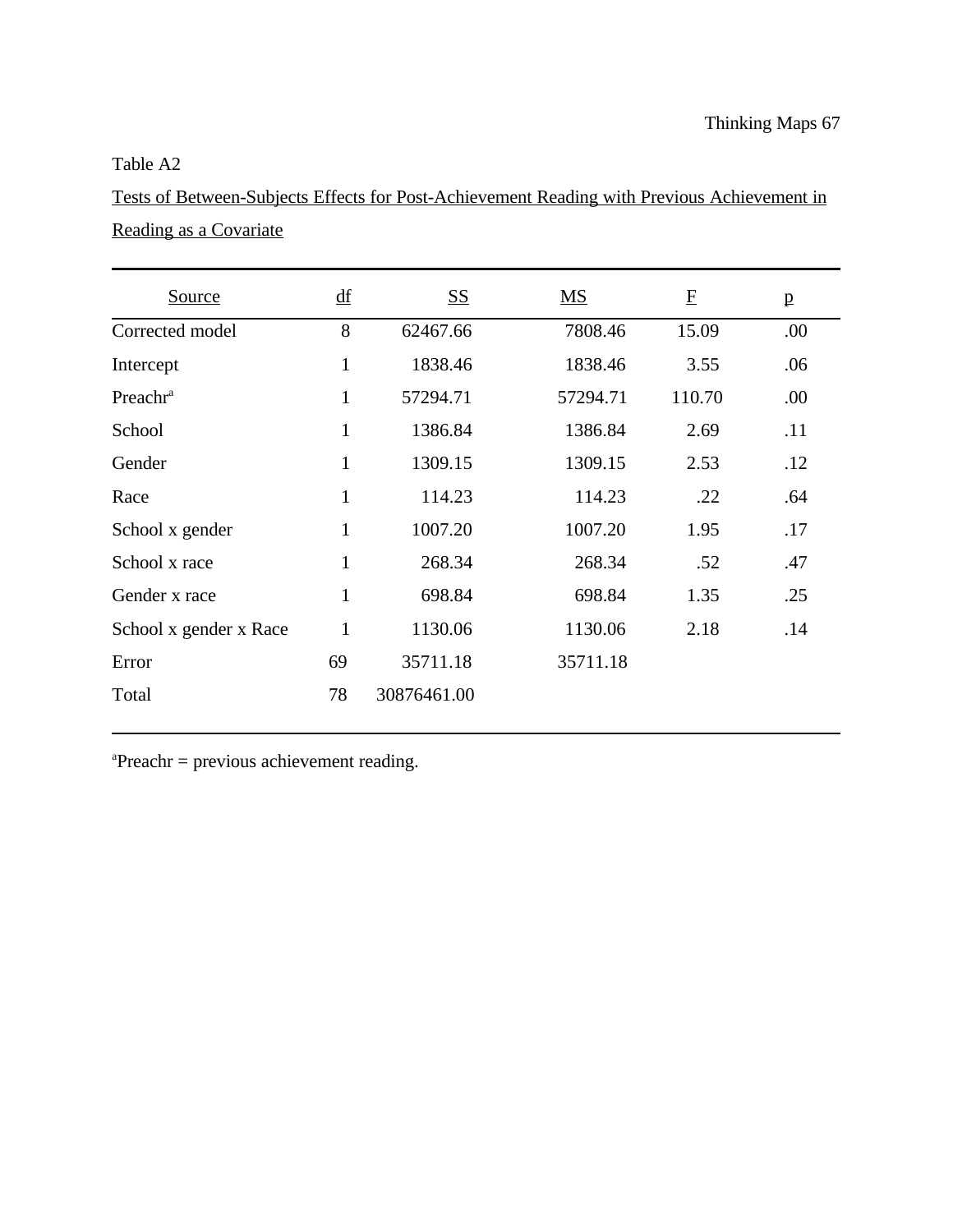## Table A 3

Tests of Between-Subjects Effects for Post-Achievement Mathematics with Previous

Achievement in Mathematics as a Covariate

| Source                 | df           | <b>SS</b>   | $\overline{\text{MS}}$ | $\mathbf F$ | $\mathbf{p}$ |
|------------------------|--------------|-------------|------------------------|-------------|--------------|
| Corrected model        | 8            | 35806.38    | 4475.80                | 9.67        | .00          |
| Intercept              | $\mathbf{1}$ | 9451.14     | 9451.14                | 20.42       | .00          |
| Preachm <sup>a</sup>   | $\mathbf{1}$ | 30782.60    | 30782.60               | 66.52       | .00          |
| School                 | $\mathbf{1}$ | 1162.90     | 1162.90                | 2.51        | .18          |
| Gender                 | $\mathbf{1}$ | 2.73        | 2.73                   | .01         | .94          |
| Race                   | $\mathbf{1}$ | 5.90        | 5.90                   | .01         | .96          |
| School x gender        | $\mathbf{1}$ | 202.80      | 202.80                 | .44         | .51          |
| School x race          | $\mathbf{1}$ | 59.54       | 59.54                  | .13         | .72          |
| Gender x race          | $\mathbf{1}$ | 103.50      | 103.50                 | .22         | .64          |
| School x gender x race | $\mathbf{1}$ | .91         | .91                    | .00         | .97          |
| Error                  | 69           | 31931.17    | 462.77                 |             |              |
| Total                  | 78           | 29521337.00 |                        |             |              |

 $P$ reachr = previous achievement mathematics.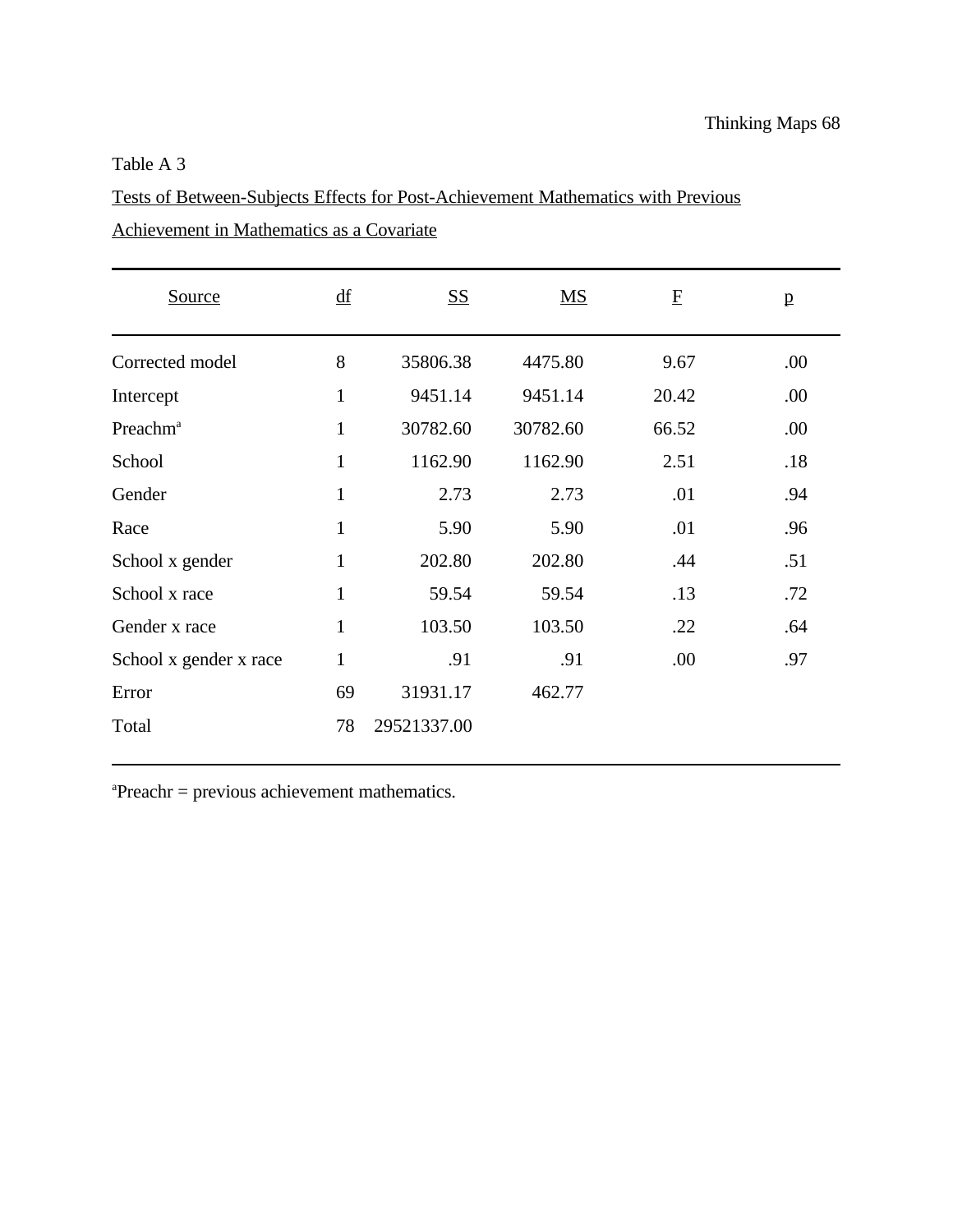## Table A 4

Tests of Between-Subject Effects for Post-Achievement Language with Previous Achievement in Language as a Covariate

| Source                 | df           | <b>SS</b>   | $\overline{\text{MS}}$ | $\mathbf{F}$ | $\mathbf{p}$ |
|------------------------|--------------|-------------|------------------------|--------------|--------------|
| Corrected model        | 8            | 43429.71    | 5428.71                | 9.20         | .00          |
| Intercept              | $\mathbf{1}$ | 14696.78    | 14696.78               | 24.91        | .00          |
| Preachl <sup>a</sup>   | $\mathbf{1}$ | 40613.92    | 40613.92               | 68.83        | .00          |
| School                 | $\mathbf{1}$ | 223.23      | 223.23                 | .38          | .54          |
| Gender                 | $\mathbf{1}$ | 950.70      | 950.70                 | 1.61         | .21          |
| Race                   | $\mathbf{1}$ | 68.97       | 68.97                  | .18          | .73          |
| School x gender        | 1            | 181.73      | 181.73                 | .31          | .59          |
| School x race          | $\mathbf{1}$ | 861.31      | 861.31                 | 1.46         | .23          |
| Gender x race          | 1            | 2241.91     | 2241.91                | 3.80         | .06          |
| School x gender x race | $\mathbf{1}$ | 595.87      | 595.87                 | 1.01         | .32          |
| Error                  | 69           | 40713.64    | 590.06                 |              |              |
| Total                  | 78           | 28987289.00 |                        |              |              |

 $A<sup>a</sup>$  Preachl = previous achievement language.